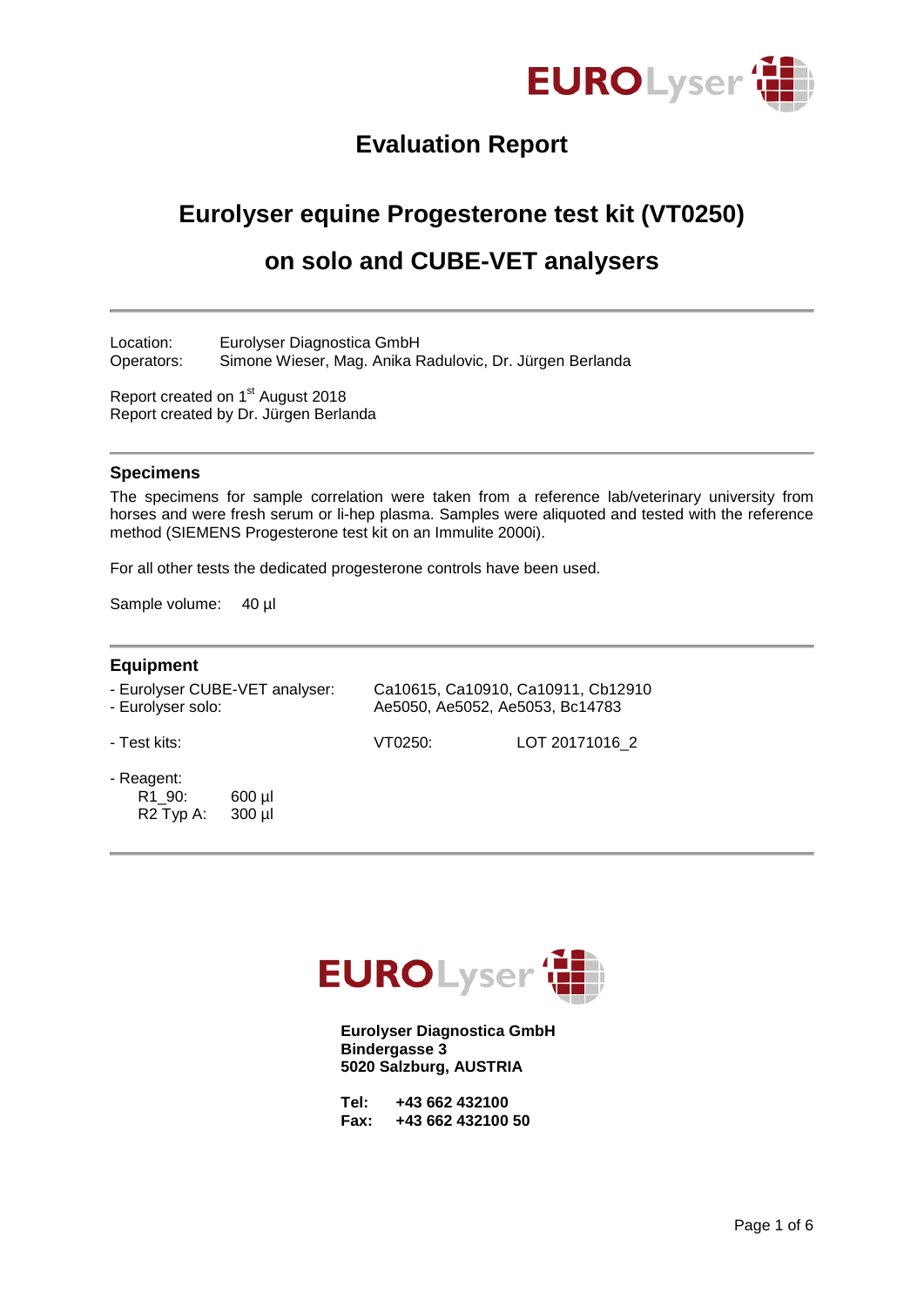

## **1. Introduction and Scope**

During early pregnancy, progesterone is produced in the equine ovary by the corpus luteum (CL). Its concentration remains elevated and peaks between 60 and 120 days of gestation. Circulating progesterone is used diagnostically to evaluate luteal function during early pregnancy. When the circulation progesterone concentration reaches a distinct level, this can be considered adequate to maintain early stage pregnancy. There are a number of reasons for monitoring during pregnancy, such as uterine infections, history of pregnancy loss and luteal insufficiency.

- 1.1 Method comparison Testing the correlation between the progesterone measurement results on Eurolyser analysers from serum and li-hep plasma samples and the results of the Siemens progesterone test measured on an Immulite 2000i.
- 1.2 Reproducibility Characterisation of the reproducibility of the Eurolyser progesterone test for a pooled equine serum sample.
- 1.3 Stability testing<br>1.4 Limit of quantific
- Limit of quantification
- 1.5 Interferences

#### **Principle:**

Homogeneous immunoturbidimetric test.

## **2. Comparison Study**

Eurolyser vs. reference method (Siemens Immulite 2000i)

The comparison study is based on the correlation between the results of the Eurolyser progesterone test and the Siemens progesterone test measured on an Immulite 2000i.

50 equine samples have been analysed on solo and CUBE-VET analysers. 2 replicates of each sample have been measured.

The acceptance criterion for this comparison study (for each species) is a coefficient of determination **R² > 0.90** obtained from linear regression between the Eurolyser progesterone and the Immulite progesterone.

Further, slope has to be within 0.8 and 1.2, and an intercept between -1 and 1 is acceptable.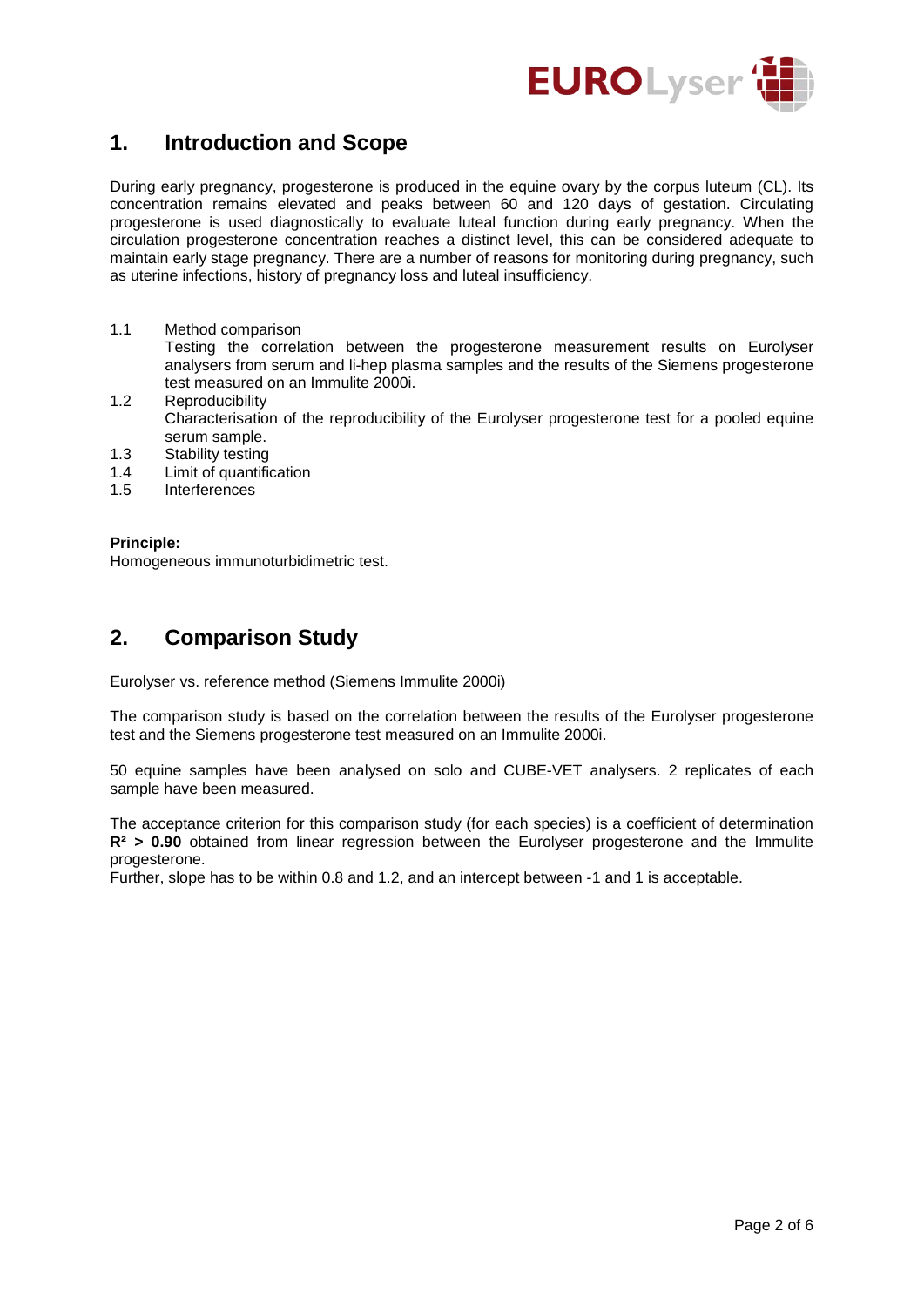

#### **Correlation equine:**

| Sample N°               | Immulite ng/ml | Eurolyser ng/ml #1 | Eurolyser ng/ml #2 |
|-------------------------|----------------|--------------------|--------------------|
| $\mathbf{1}$            | < 0.2          | < 1.4              | < 1.4              |
| $\overline{c}$          | < 0.2          | < 1.4              | < 1.4              |
| 3                       | < 0.2          | < 1.4              | < 1.4              |
| $\overline{\mathbf{4}}$ | < 0.2          | < 1.4              | < 1.4              |
| 5                       | < 0.2          | < 1.4              | < 1.4              |
| $\,6$                   | < 0.2          | < 1.4              | < 1.4              |
| $\overline{7}$          | 5.1            | 5.1                | 4.7                |
| 8                       | 2.9            | 2.6                | $1.9\,$            |
| 9                       | < 0.2          | < 1.4              | < 1.4              |
| 10                      | < 0.2          | < 1.4              | < 1.4              |
| 11                      | < 0.2          | < 1.4              | < 1.4              |
| 12                      | < 0.2          | < 1.4              | < 1.4              |
| 13                      | < 0.2          | < 1.4              | < 1.4              |
| 14                      | 0.3            | < 1.4              | < 1.4              |
| 15                      | 2.7            | 3.0                | 2.9                |
| 16                      | < 0.2          | < 1.4              | < 1.4              |
| 17                      | < 0.2          | < 1.4              | < 1.4              |
| 18                      | 0.3            | < 1.4              | < 1.4              |
| 19                      | 9.4            | 8.7                | 9.9                |
| 20                      | 1.1            | 2.2                | 2.3                |
| 21                      | < 0.2          | 1.6                | < 1.4              |
| 22                      | 9.7            | 8.3                | 11.2               |
| 23                      | < 0.2          | < 1.4              | < 1.4              |
| 24                      | 5.5            | 4.6                | 4.8                |
| 25                      | < 0.2          | < 1.4              | < 1.4              |
| 26                      | 6.2            | 6.1                | $6.2$              |
| 27                      | 0.3            | < 1.4              | < 1.4              |
| 28                      | < 0.2          | < 1.4              | < 1.4              |
| 29                      | 2.9            | 3.2                | 2.9                |
| 30                      | 3.0            | 2.5                | 2.8                |
| 31                      | 5.0            | 4.9                | 5.3                |
| 32                      | 4.3            | 3.9                | 4.2                |
| 33                      | 4.2            | 3.7                | 4.7                |
| 34                      | 5.1            | 3.6                | 4.7                |
| 35                      | 6.0            | 6.6                | 8.7                |
| 36                      | 6.3            | 6.4                | 7.4                |
| 37                      | 7.1            | 7.4                | 8.2                |
| 38                      | 7.5            | 8.5                | 7.7                |
| 39                      | 3.4            | 2.5                | 3.0                |
| 40                      | 6.0            | 4.7                | 5.3                |
| 41                      | $10.7\,$       | 10.2               | $11.7\,$           |
| 42                      | 2.3            | 3.8                | 2.8                |
| 43                      | 2.2            | 3.9                | 2.9                |
| 44                      | 12.5           | 11.2               | 13.1               |
| 45                      | 5.9            | 5.2                | $4.6\,$            |
| 46                      | 6.5            | 5.5                | 5.7                |
| 47                      | 6.7            | 8.7                | 7.9                |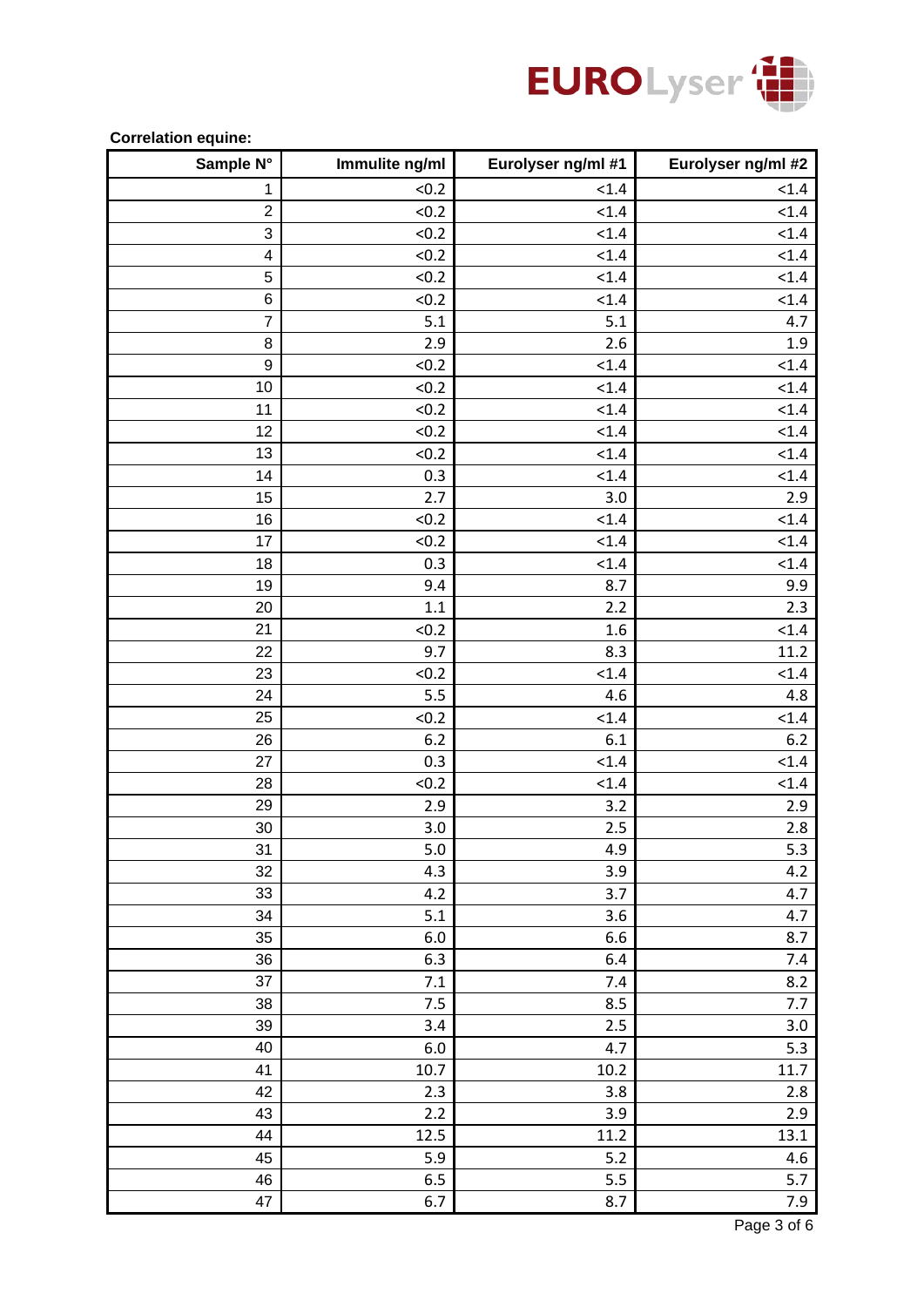

|    |          |               | $-$ |
|----|----------|---------------|-----|
| 48 | 0<br>J.O | 9.4           | . U |
| 49 | 6.4      | v.⊥           |     |
| 50 |          | -<br><u>.</u> |     |



Sample correlation:

The result for the correlation between the Immulite Progesterone test and Eurolyser equine Progesterone test is the linear regression function:

y (Eurolyser) = 1.0055x (Immulite) + 0.0119 and a **R² = 0.9522**

Based on the correlation the linearity and upper limit of measurement range is defined as 13 ng/ml.

Based on the excellent correlation data the decision limits of the reference method will be used:

Horse: > 2 ng/ml (gestation)

Nonetheless, it is recommended that each laboratory establishes its own decision limits.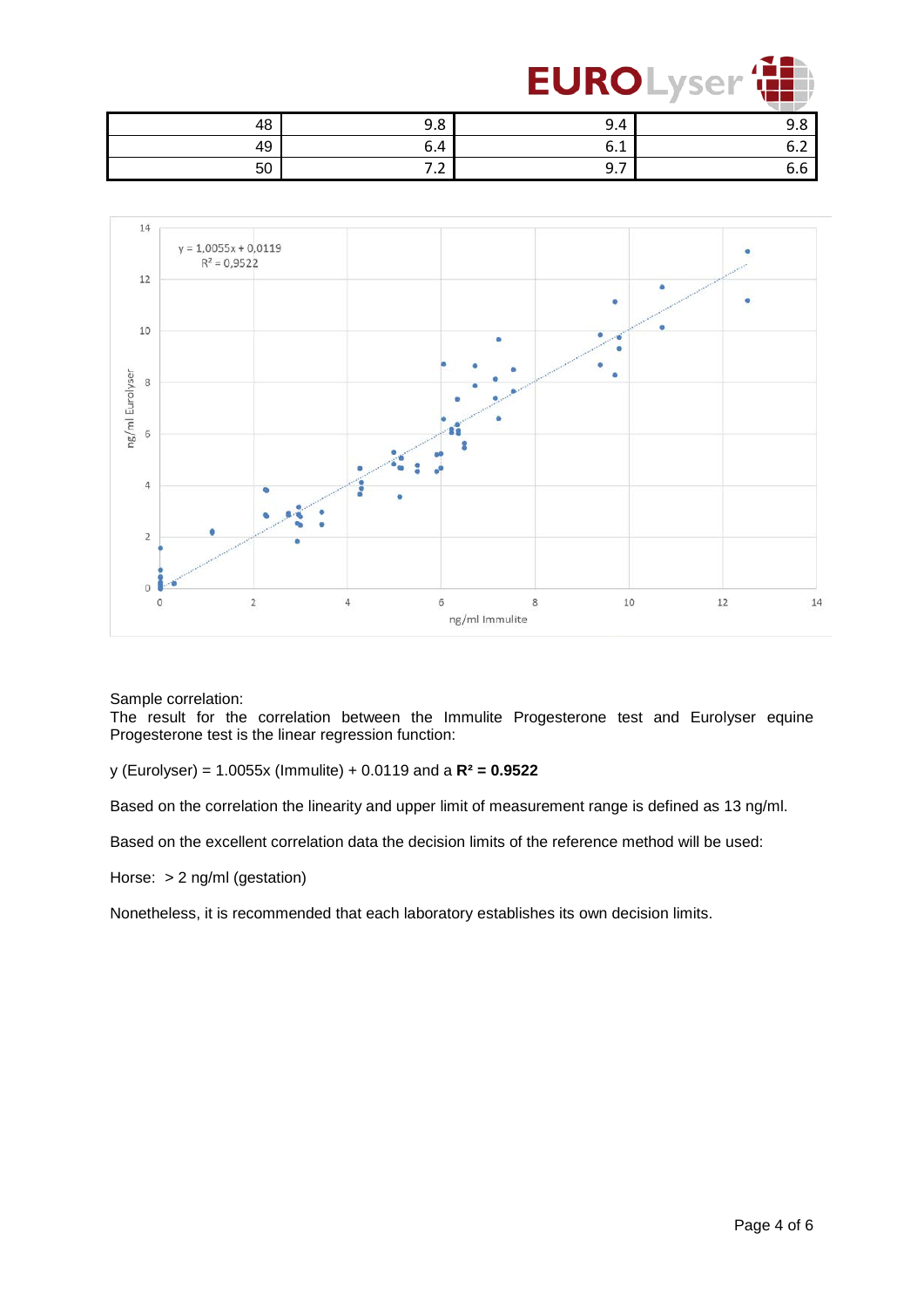

## **3. Reproducibility (within-run precision)**

One control and a pool of equine serum samples have been tested 20 times each and the CV values were calculated (tested with solo and CUBE-VET analysers):

| Sample #       | Control ng/ml | Sample pool ng/ml |
|----------------|---------------|-------------------|
| 1              | 6.0           | 4.1               |
| $\overline{2}$ | 5.3           | 4.2               |
| 3              | 5.7           | 3.3               |
| 4              | 4.6           | 4.0               |
| 5              | 6.5           | 4.2               |
| 6              | 5.2           | 3.9               |
| $\overline{7}$ | 5.3           | 4.0               |
| 8              | 5.6           | 3.4               |
| 9              | 5.6           | 4.2               |
| 10             | 5.1           | 4.7               |
| 11             | 5.2           | 4.1               |
| 12             | 5.0           | 4.2               |
| 13             | 5.3           | 3.7               |
| 14             | 5.7           | 4.1               |
| 15             | 5.6           | 4.1               |
| 16             | 6.5           | 4.3               |
| 17             | 4.9           | 3.9               |
| 18             | 4.9           | 3.2               |
| 19             | 6.1           | 4.2               |
| 20             | 4.9           | 4.0               |
| Average        | 5.4           | 4.0               |
| <b>Stdev</b>   | 0.53          | 0.35              |
| CV             | 9.69%         | 8.90%             |

The CV values are 9.69% for the control and 8.90% for the pooled equine serum samples.

## **4. Stability Test**

An accelerated stability test was performed. Reagent stability was recorded over 7 weeks, during this time cuvettes were stored at room temperature.

| Cuvettes prepared on: | day 0            |
|-----------------------|------------------|
| Measurement date:     | day $1 -$ day 50 |

2 control levels have been used.

The recovery of control low and high has to be within 25% of the target value.